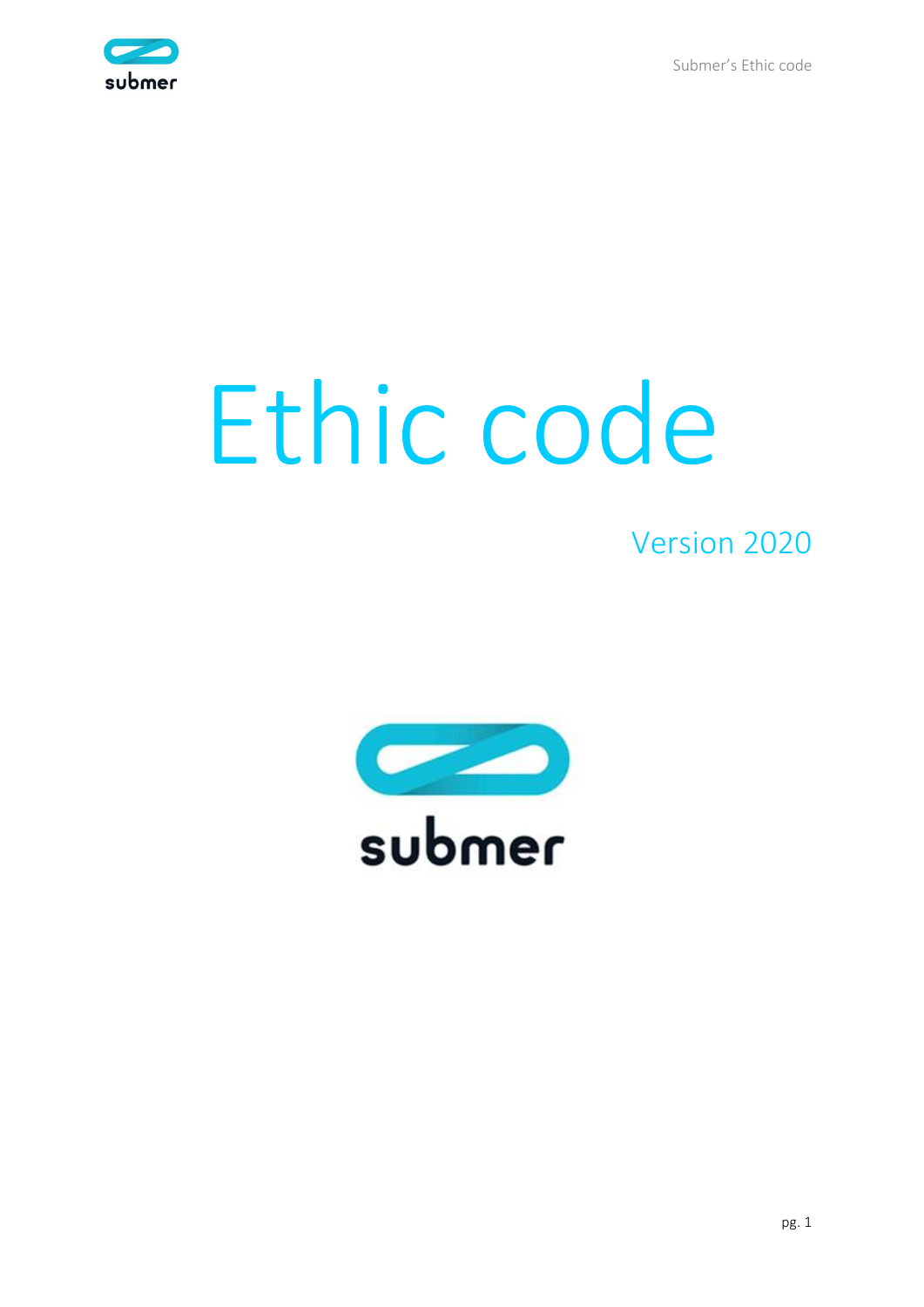

## Presentation

The Ethic Code is our guide to proper conduct, together with the established work rules and procedures, to guarantee what is correct and that in its logical consequence no crime occurs in the company.

SUBMER TECHNOLOGIES, S.L. (hereinafter Submer) is a modern, technological and innovative company that operates globally, with linked people from many different nationalities.

Submer thinks big in every way and also in an ethical sense, wanting to be consciously, proactively and maturely committed to improving the planet and people's lives and, of course, respecting human rights and civil liberties.

The Ethic Code also constitutes an action guide to ensure proper behaviours of the staff and collaborators, defining the vision, values and principles of Submer.

For the purposes of this Ethic Code, Submer's staff are considered to be the administration, management and staff of all the Group companies, as well as those other people whose activity is expressly subject to the Code of Ethics.

For the purposes of this Ethic Code, Submer collaborators will be considered partners, suppliers and customers and any other persons or companies with whom Submer has strategic, business, commercial or legal relationships.

Compliance with the Ethic Code is understood without prejudice to strict compliance with the corporate governance system that the company has implemented internally.

## The purpose of the Ethic code

This Submer's Ethic code is intended to establish the ethical criteria and guidelines for responsible action that steer and inspire us as we carry out our roles. It is an essential element of Submer's corporate culture, and a fundamental pillar upon which we build our relationships with our groups of interest.

This Code is a crucial tool for promoting and applying our values and culture, which are based on respect and the observance of human, social and labour rights.

## Values

Our values represent our identity as a collective. We are different because the people who work at Submer make this company a unique and differentiating project. We are fast, we know how to listen, we seek innovation, we are helpful, and we work as a team in a rigorous and transparent way.

At Submer we listen carefully to our internal and external clients to know exactly their needs and propose suitable solutions.

Our attitude is always open and respectful of the opinion of all parties involved in the situation.

We constantly update our technological knowledge to become pioneers in innovation.

We serve our clients efficiently, maintaining at all times an agile and decisive behaviour that enhances the credibility and reputation of the company and its professionals.

We know how to work in multidisciplinary teams, from different units, companies and countries, generating a climate of trust and mutual respect.

We respect differences, opinions, and diversity.

We are respectful of the environment and sustainability policies.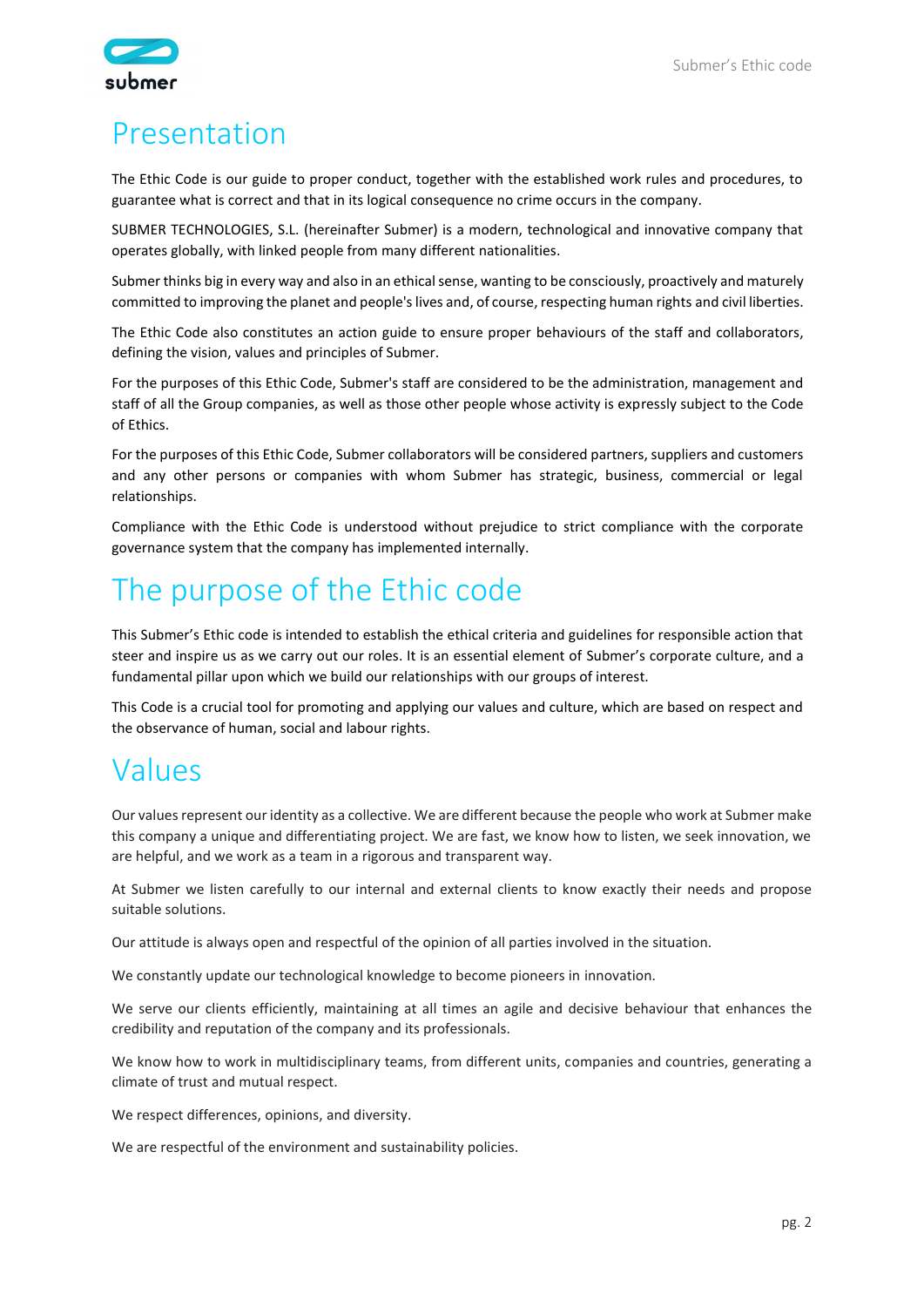

## To whom it applies and accomplishment

The code of ethics applies to the company's internal collaborators, regardless of their hierarchical level, their geographical or functional location and the group company in which they provide their services, and to external collaborators who maintain some type of relationship with Submer, regardless of the type of business relationship established (directly or indirectly).

This code is mandatory for everyone.

It is our responsibility to understand the content contained herein and to observe and comply with its principles, guidelines, and procedures as we perform our daily work at, with and for Submer.

Submer commits to communicating the content of this Code in a clear and transparent manner and will ensure that every person to whom it applies knows and understands it.

In turn, those to whom this Code applies are obliged to inform Submer of any irregularities of which they may be aware and which, in their own judgment, could violate or breach the principles and rules contained within this Code.

Breaching this Code may lead to legal liabilities of different natures (for instance, labour, civil, administrative and even criminal, depending on the nature and severity of the infraction), as is established in the current law and other applicable internal regulations. With regard to our suppliers, breaching this Code may lead to the termination of the relationship, agreement and/or contract that binds the supplier to Submer, without prejudice to any other legal liability that may correspond according to the applicable law. Regarding our employees, breaching this Code may lead to disciplinary measures, depending on the applicable disciplinary regime.

## Principles

The ethical behaviour that governs this society is based mainly on the following principles:

#### GOOD FAITH

We adjust our actions at all times to the principles of loyalty and good faith with the company, with superiors, colleagues and collaborators with whom we interact. We emphasize the desire to achieve and the spirit of improvement. The concern to achieve the objectives set must be constant and continuous. We promote optimistic versus pessimistic attitudes. We subordinate personal objectives to the general ones of the Company. We ensure that there is no conflict between the two, and we act giving priority to the interests of the company over personal interests or those of third parties.

#### **HONESTY**

All Submer employees undertake to declare any personal or professional relationship that could condition our behaviour as employees of the Company. Furthermore, as Submer employees we do not accept improper compensation or advantages. We promote honesty and professional ethics in the usual business and professional relationships in the performance of our work, both in the private sector and in our relationships with Public Administrations. We do not offer gifts, nor do we promise undue favourable treatment to third parties, whether public or private, in order to obtain an advantage. We promote trust to declare gifts or advantages that we may obtain from third parties and make them available to the company. Any personal or professional relationship that affects the interests of the Company is communicated to the immediate boss.

We avoid conducts contrary to free competition, or that suppose an act of unfair competition. In advertising campaigns we offer information clearly and truthfully.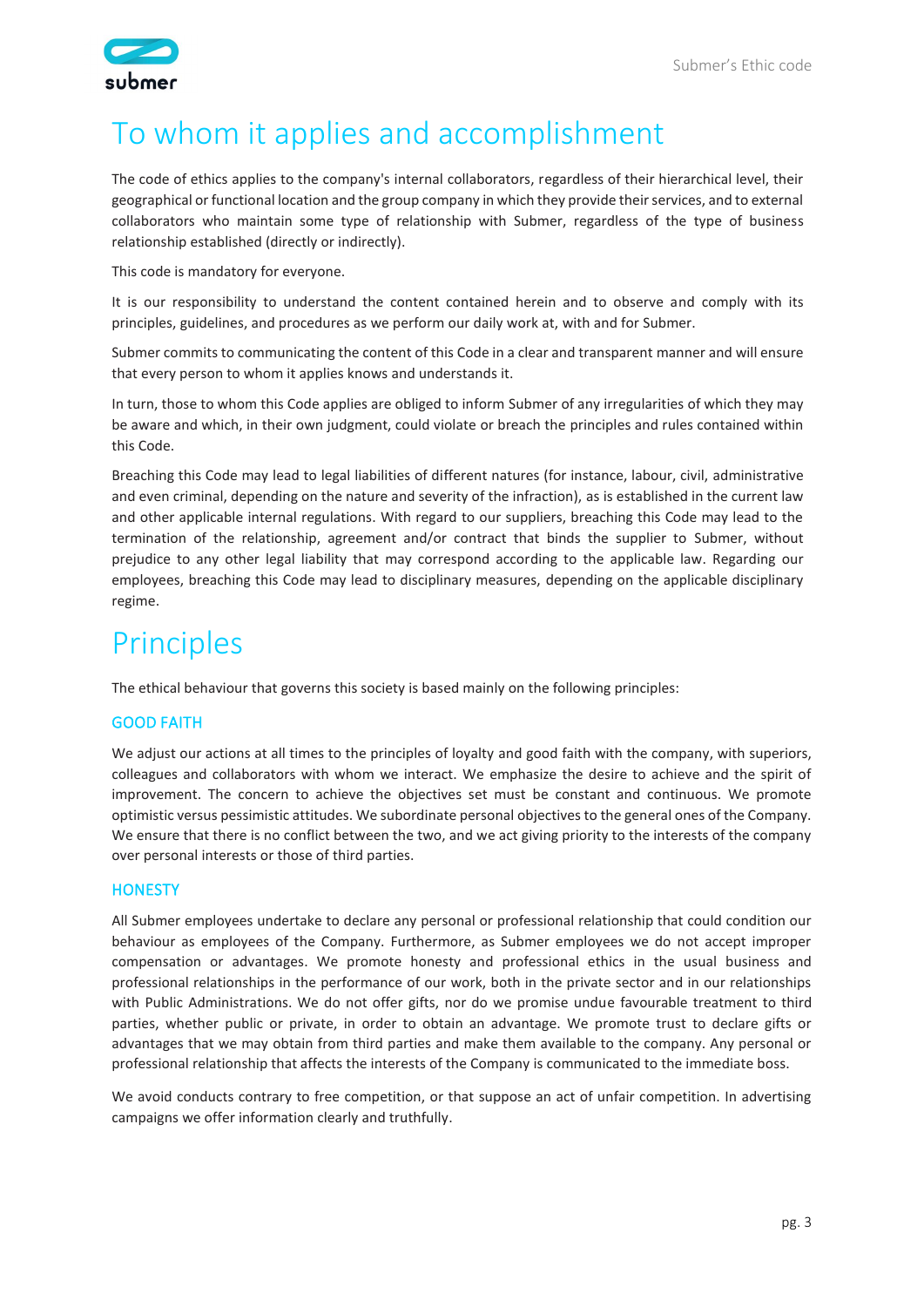



#### **RESPECT**

Each and every one of us is responsible for generating an atmosphere of cordiality and kindness in our environment. We promote respect and trust between people. We value diversity in opinions, training and culture as a source of knowledge and competitive advantage. We take care of the language we use when speaking of third parties and we encourage the non-existence of defamatory comments and guidelines inside and outside the organization. We promote respect for real equal opportunities between men and women, avoiding any scenario of direct or indirect discrimination. No person employed in Submer discriminated in the professional sphere because of race, physical disability, religion, age, nationality, sexual orientation, sex, political opinion or social origin. We maintain a work environment free from all discrimination and any conduct that implies harassment of a personal nature, not admitting any form of physical, sexual, psychological or verbal harassment or abuse. We respect the environment and collaborate with the sustainable development of society.

#### CONFIDENTIALITY

We refrain from providing, internally or externally, confidential data about people and / or activities carried out in the Company. However, we do provide the data that is necessary for other Submer employees to correctly perform their duties, with strict respect for this duty of confidentiality. We avoid conduct that is contrary to free competition, or that represents an act of unfair competition. In advertising campaigns we offer information clearly and truthfully. Principles of ethical behaviour, respect, confidentiality and use of information. We comply with the regulations for the protection of personal data in relation to which we have access due to our job position. Submer employees. We are characterized by a marked proactive attitude in the treatment of confidential information. The information is the property of the Company and should be shared whenever it is beneficial and necessary for it. In our conduct:

We provide those responsible for accurate, necessary, complete and timely information about the progress of the activities in our area; and to our colleagues, the one that is necessary for the proper performance of their duties.

We maintain the professional secrecy of the data, reports, accounts, balances, strategic plans and other activities of Submer and its people, which are not of a public nature, and whose publicity may affect the interests of the company. We will not provide information about these, except when we are expressly authorized to do so.

We obtain information from third parties in an ethical and legitimate way, rejecting all information obtained improperly or that involves a violation of company secrecy or its confidentiality.

In the event of having doubts about the appropriate treatment of the information, we request the assessment of our manager about the correct cataloguing of this.

We will not be able to use for our own purposes, those of third parties, or to obtain profit or profit, the programs, computer systems, manuals, videos, courses, studies, reports, etc., created, developed or perfected in

Submer and its collaborators must be guided by respect for the general principles of this code and compliance with current legislation in each country in which we carry out our activity.

## Commitments

#### EMPLOYEES AND COLLABORATORS

No employee of Submer can be subject to discrimination on the grounds of race, gender, sexual orientation, age, nationality, religious beliefs, political opinions, social background, physical or mental disabilities, or any personal or social situations.

We promote relationships that are based on dignity, participation and collaboration of people, while taking cultural diversity into account. Therefore, at Submer we will not tolerate any form of physical, sexual, psychological or moral harassment or abuse, nor any other behaviours, attitudes or comments that intimidate or o end others or that could create an intimidating or hostile work environment.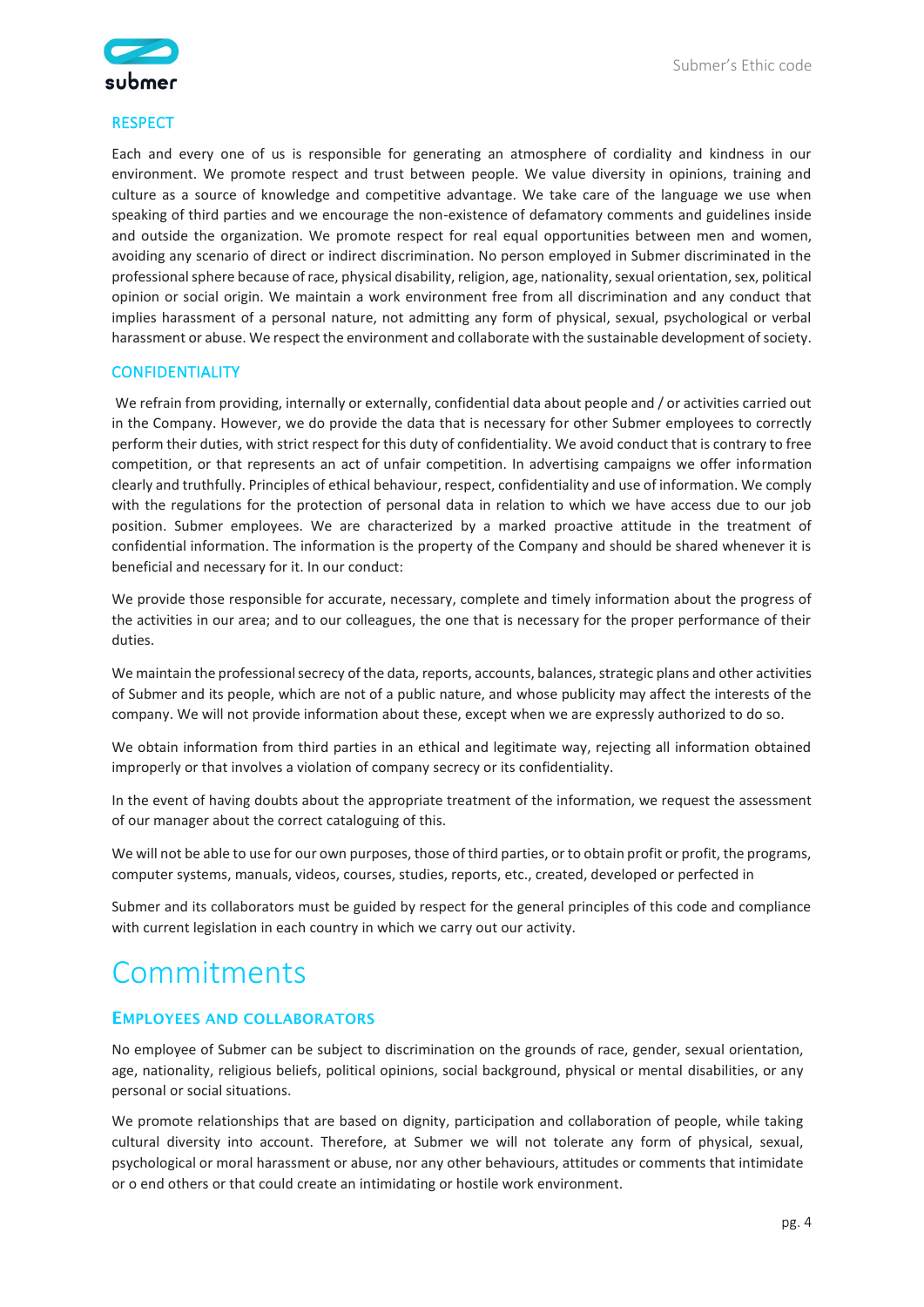

We make it our priority to ensure that we all operate in workplaces that are healthy and safe, which means that we comply with prevention measures, health and safety regulations and are continuously striving to improve working conditions.

We advocate and promote compliance with human and labour rights, and therefore we commit to strict compliance with labour regulations and to promoting the prevention, detection and elimination of any irregularities in this regard.

#### **CLIENTS**

We are committed to offering to our clients a product that respects high standards for quality, health and safety, while guaranteeing that none of our items pose any risks to health and/or safety while in use.

Our relationship with our customers is based on criteria related to consideration, respect and dignity, taking into account the cultural sensitivity of each individual. We do not tolerate any discriminatory treatment in terms of race, religion, age, nationality, gender, sexual orientation or any other personal or social situation, as is prohibited by law.

We commit to communicating with our customers in a clear and transparent manner, promoting our products and services on the basis of objective standards, without falsifying their terms or characteristics. We take care to ensure that our promotional activities are carried out in a clear manner, with the aim guaranteeing that we do not provide false or deceitful information, or information which could mislead our customers or third parties.

#### **SUPPLIERS**

We interact with our suppliers in a way that is lawful, ethical and respectful, and we also work closely with them to ensure that they comply correctly with this Code.

The selection of our suppliers is performed in accordance with objectivity and transparency criteria, and combines our interest in obtaining the best terms with the convenience of having stable relationships with ethical and responsible suppliers. During selection, we pay particular attention to the rules and processes related to certification, tendering, inspection and verification, to which our suppliers must comply.

We strive to ensure that all suppliers working with Submer commit to respecting the human and labour rights of all their employees, and applying and conveying these principles to their business partners.

At Submer we strive to reduce our environmental impact. Therefore, suppliers must continuously work with environmental improvement measures and be aware of the environmental impact of their operations. The supplier must carry out active environmental work and, whenever possible, purchase goods and services that protect and respect the environment.

Submer verifies, obtaining data from the relevant authorities, that the supplier is complying with the legal requirements regarding its payment of taxes and contributions to Social Security. The supplier must provide Submer with all the information necessary to perform such validation.

The supplier must have the economic stability and financial position necessary to be able to carry out its activity without any risk of interruption due to financial problems. That is why in Submer we will validate the solvency of the suppliers. All suppliers must provide information in English if we request it in Submer.

As Submer employees or collaborators, we cannot offer, promise, grant, request, receive or accept, either directly or indirectly, any presents, gifts or donations, benefits, advantages, favours or compensations, either in cash or in kind, regardless of their nature, to or from a physical or legal person with whom Submer has a relationship of any kind.

#### **COMPETITORS**

Submer is committed to competing in the markets fairly and will not make misleading or denigrating advertising of its competition or third parties.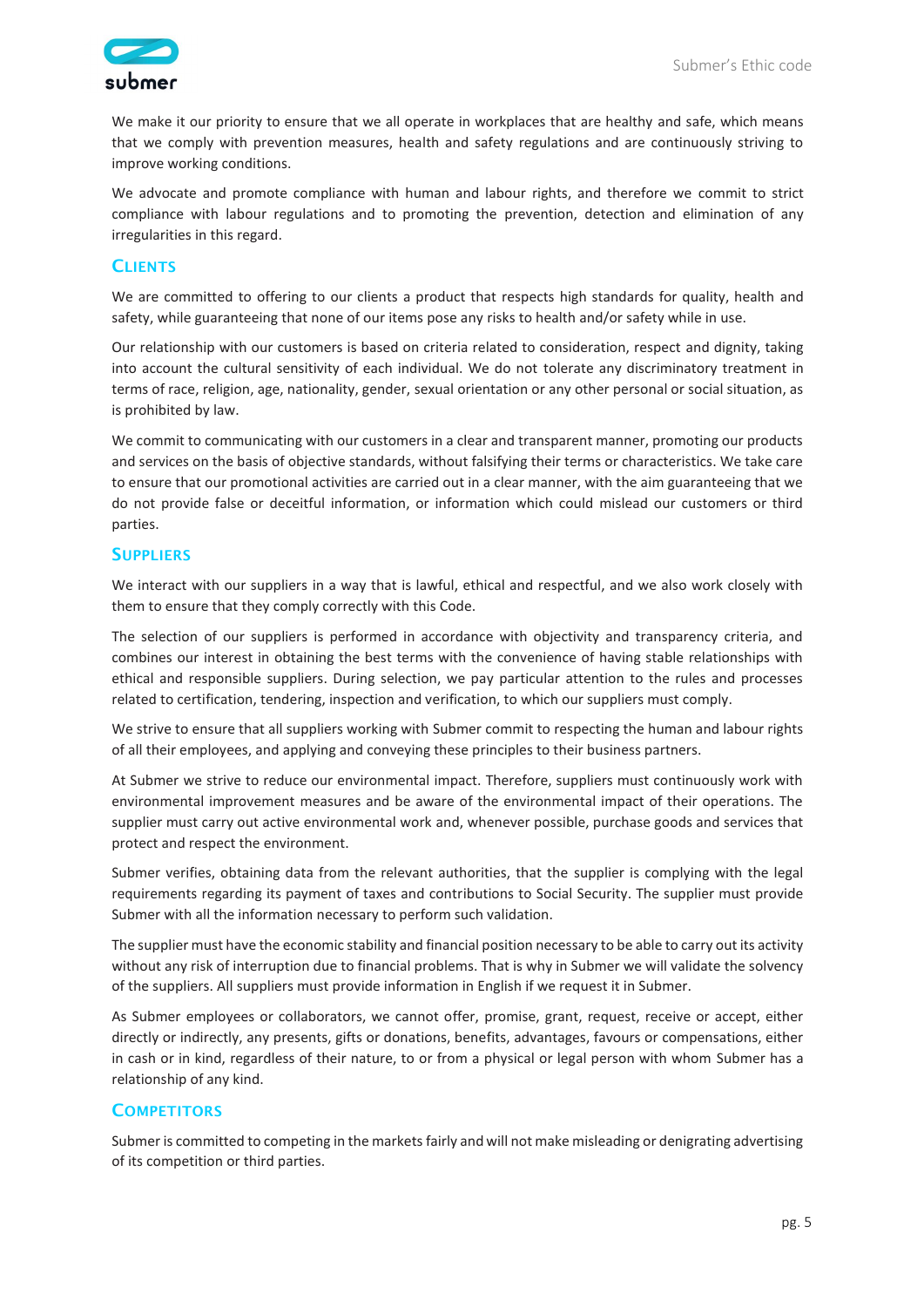

Obtaining information from third parties, including competitive information, will be inexcusably done legally.

Free competition will be promoted for the benefit of citizens

#### ADMINISTRATIONS AND PUBLIC INSTITUTIONS

We interact with administrations, public institutions and other authorities in a way that is lawful, ethical, respectful and aligned with the international provisions in place for the prevention of corruption and bribery.

At Submer we comply with our tax and Social Security obligations. Furthermore, we ensure that any subsidies requested or granted by public administrations are put to good use and that requests are transparent, thereby preventing the falsification of the terms of securing said subsidies or the possibility of using them for purposes other than those intended.

We commit to collaborating with public administrations in the event that the company is involved in an inspection procedure.

#### CONFLICT OF INTERESTS

We commit to preventing any real or potential situation that may cause a conflict between our personal interests and those of Submer. We must refrain from representing Submer in personal matters and from intervening in or influencing any decisions made by Submer in which we have a personal or familial interest, directly or indirectly. We must refrain from using our position within the company to obtain assets or personal advantages, or to bene t as individuals from business opportunities.

#### EXTERNAL ACTIVITIES

Everyone who works at Submer has the freedom to engage in diverse activities outside of their working hours, and their private lives and political freedoms are completely respected. However, at Submer we always encourage our people to ensure that said activities respect the values and principles that have inspired this Code.

Our business model does not interfere with the political situation of the communities where we develop our manufacturing, distribution and/or sales operations. Any relationships with governments, authorities, institutions and political parties are based on respect of the principles of legality and neutrality. If any contributions, monetary and/or in-kind, are made to political parties, institutions or public authorities, they will always comply with the current laws and ensure transparency; for this purpose they will be preceded by a mandatory report that con rms total compliance with the law.

#### USE OF SUBMER ASSETS, SERVICES AND SYSTEMS

We commit to making efficient use of the services, assets, equipment and systems that Submer puts at our disposal for the execution of our duties, and using them according to the internal rules, while always refraining from making use of them for illicit purposes or for our own personal benefit.

At Submer we are digital, which means that we are particularly concerned with protecting the security of Submer's information systems. To achieve this, we must not share passwords, attempt to modify or alter security elements, or install or use applications which are illegal or may harm the assets or information systems of Submer.

These principles and usage criteria also apply and are binding for our suppliers with regard to the goods, equipment and systems that we put at their disposal within the context of our relationship.

#### INFORMATION PROCESSING AND PERSONAL DATA PROTECTION

We consider information to be one of our main assets, which means that it must be subject to special protection. We declare the truthfulness of information as a basic principle of all our actions, which means that any information entered into our systems must be true, accurate and reliable. Furthermore, as an organisation we are cognisant of the security and confidentiality of information and the protection of personal data, and we make it a priority to comply with the current laws regarding security and the protection of personal data.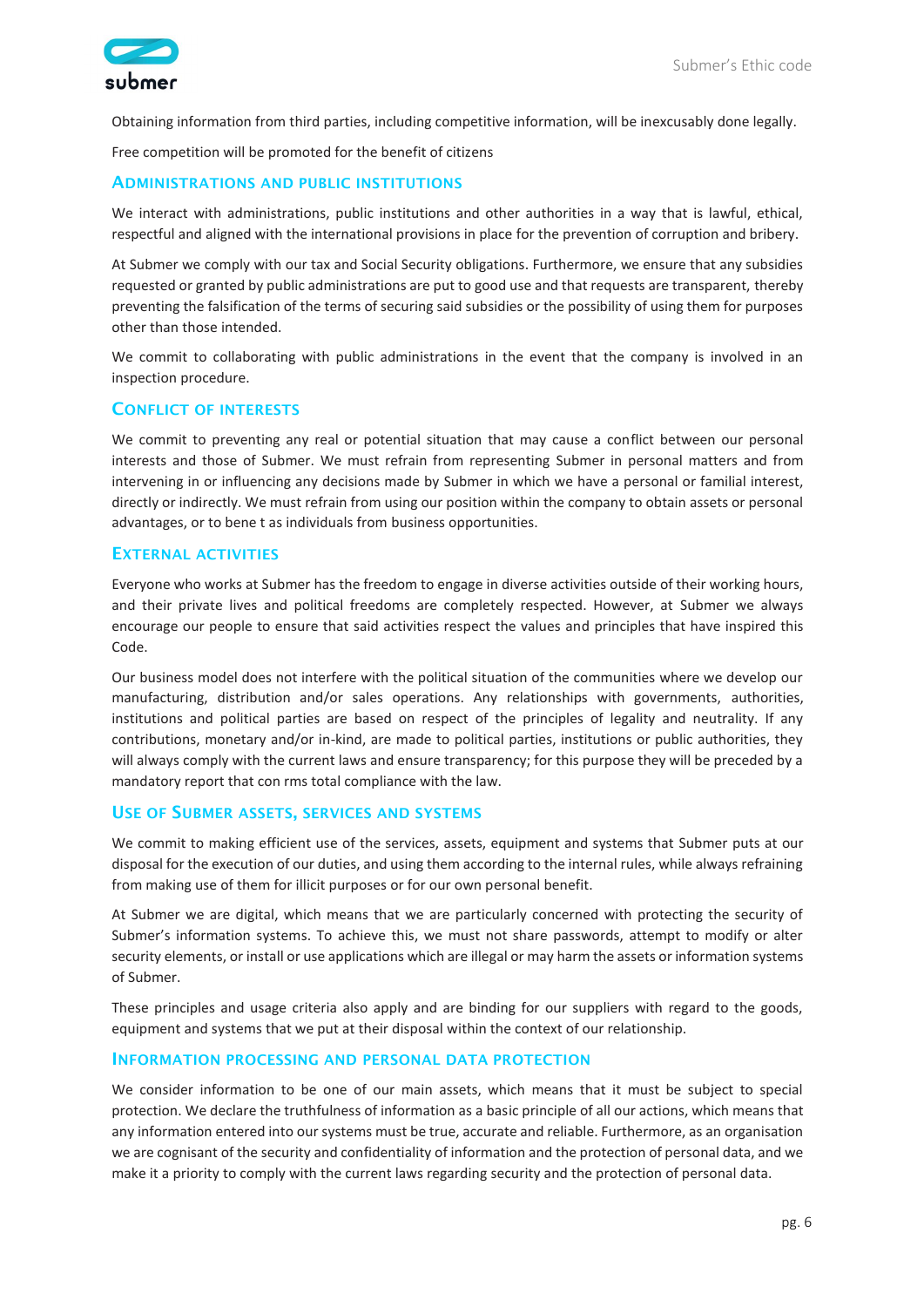

We commit to maintaining confidentiality and using any data, information or documents obtained through our work at Submer, appropriately and in accordance with the law. We are also obliged to protect the information and knowledge generated within the organisation, or that which the organisation owns or is safeguarding.

We commit to respecting the privacy and personal and familial intimacy of everyone whose data we have access to, whether they are employees, customers, suppliers or otherwise. Data usage authorisations must respond to specific and justified requests. It is our duty to strictly obey the internal and external rules that have been established to ensure that information and data provided by third parties are processed appropriately.

Submer, both in relations with its staff and collaborators, as well as in the development of its activity in general, complies with and will comply with the European standards for the protection of personal data, contained in Regulation (EU) 2016/679 of the Parliament. and of the Council, of April 27, 2016, regarding the protection of natural persons with respect to the treatment and free circulation of personal data.

#### PROTECTION AND DEFENCE OF INDUSTRIAL AND INTELLECTUAL PROPERTY

At Submer we are committed to respecting, protecting and defending our own industrial and intellectual property and that of third parties. This includes identifying signs such as trademarks, commercial names, industrial designs, copyrights, domain names, utility models, inventions and software, among others.

With regard to our marketing and advertising campaigns, we only use trademarks, identifying signs, images, graphics, text, illustrations and other materials for which our use has been duly authorised by the Communication and Marketing Department in accordance with regulations and internal procedures as well as the principles of this Code.

#### FINANCIAL CONTROL

At Submer we record all economic and financial transactions with clarity and accuracy in the corresponding accounting books, in a way that represents said transactions accurately. This includes entering financial information into the company's systems in a clear, complete and precise manner.

We commit to implement and maintain an adequate system for the internal monitoring of financial and accounting information, and to ensure the rigour and integrity of our financial information, which, in accordance with the applicable law, must be published for the market or entered onto the corresponding records.

#### OUR SOCIAL AND ENVIRONMENTAL COMMITMENT

Our social and environmental commitment during the development of our activities and for the benefit of our interest groups is a fundamental part of our business model in every community in which we are present.

We are committed to minimising the environmental impact throughout the lifecycle of our products, and to this end we develop, in every stage of the design, manufacturing, distribution, sale and end of use processes of said products, the necessary reduction and compensation measures.

As we develop our activities as Submer employees and collaborators, we promote social and environmental sustainability as a means to create value with all our interest groups.

### Communication and enquiries

Any communications related to the interpretation or application of this Code, or to claims of irregularities or breaches of this Code may be sent to Submer through the following means:

- $\triangleright$  Enquiries about the interpretation or application of the Code: by post (to Calle de la Metal·lúrgia, 49, 08908 L'Hospitalet de Llobregat, Barcelona, for the attention of the Ethics Committee) or by email to the Ethics Committee [\(codigoetico@Submer.com\)](mailto:codigoetico@Submer.com).
- ➢ Whistleblower channel: by post (to Calle de la Metal·lúrgia, 49, 08908 L'Hospitalet de Llobregat, Barcelona, for the attention of the Whistleblower channel) or by email to Submer's whistleblower channel [\(integrity@Submer.com\)](mailto:integrity@Submer.com)).).